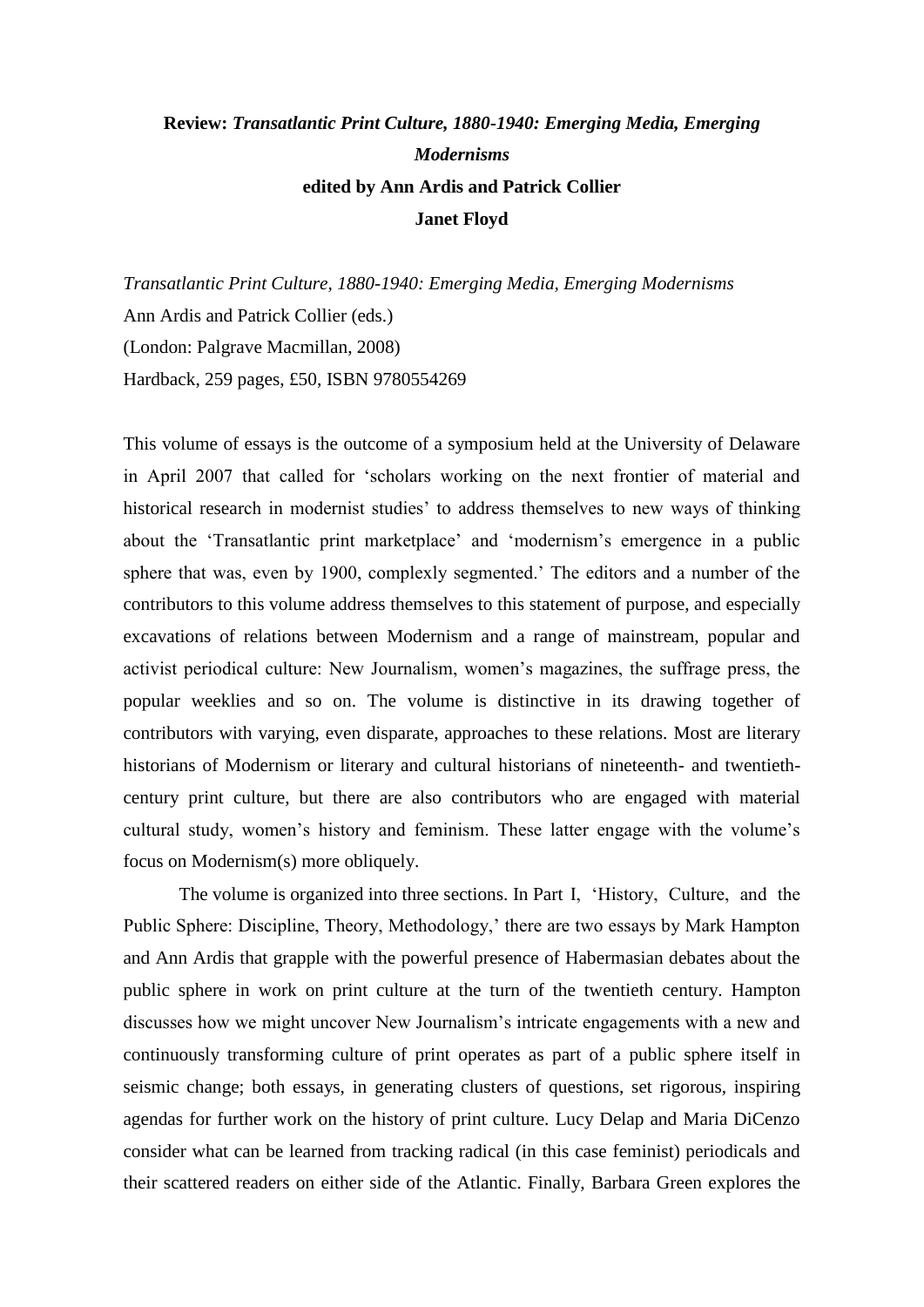magazine as an object displayed and used in settings of 'coterie consumption' using the example of the suffrage magazine (72).

In Part II, 'The Cultural Work of Print Media: Markets, Institutions, and Audiences,' contributors explore the debates about civilization and modernity with which elite and mainstream cultures of the period were preoccupied. Francesca Sawaya uses the example of Andrew Carnegie's sponsorship both of elite figures such as Matthew Arnold and of mainstream journalism as a way to refashion models for understanding the complexity of structures of funding writing during this period. Patrick Collier addresses 'mixing commerce with literature' (98), using the popular *John O'London's Weekly*  positioning of the project of the author during the late 1910s and 1920s. Fiona Hackney and Margaret B. Stetz move forward within the volume's time frame, examining, respectively, women's magazines' engagement with the political and social changes of modernity between 1919 and 1939, and 'the *culture* of print culture' explored in Christopher Morley's *Kitty Foyle* (1939) (144).

Part III, 'Modernism on/in Print Media, Print Media in/on Modernism,' looks at the engagement with Modernism by journalists in a range of different settings. This section brings together Laurel Brake's examination of the relationship of W.T. Stead's New Journalism to Modernist debates, Kirsten MacLeod's description of the short life of magazines in provincial America that picked up Modernism's penchant for 'little magazines,' and Leonard Diepeveen's reflection on the content and significance of the dismissive newspaper reviews of Stein's *Tender Buttons* in the US press. Jean Marie Lutes considers the 'permanently dislocated' figure of the female journalist and the 'increasingly abstract notions of space and time' expressed in her movement around the world (167, 171). Finally, in Part IV, there is a discussion, by Suzanne W. Churchill, of the pedagogical implications of teaching Modernist periodicals.

One of the strengths of the volume lies in the freshness of the discussions of the relationship between Modernism and mainstream culture produced by focusing on periodicals produced for wide audiences. Several of the essays engage with journalistic and popular responses to Modernist thought and output in methodologically imaginative ways. Those that addressed the reception of new movements furthest from the metropolitan centres of Modernism were perhaps most thought-provoking in this regard. So Diepeveen's consideration of what happens to our understanding of both mass culture

## **Janet Floyd, Review:** *Transatlantic Print Culture, 1880-1940: Emerging Media, Emerging Modernisms* **edited by Ann Ardis and Patrick Collier**

**19**: Interdisciplinary Studies in the Long Nineteenth Century, 9 (2009) www.19.bbk.ac.uk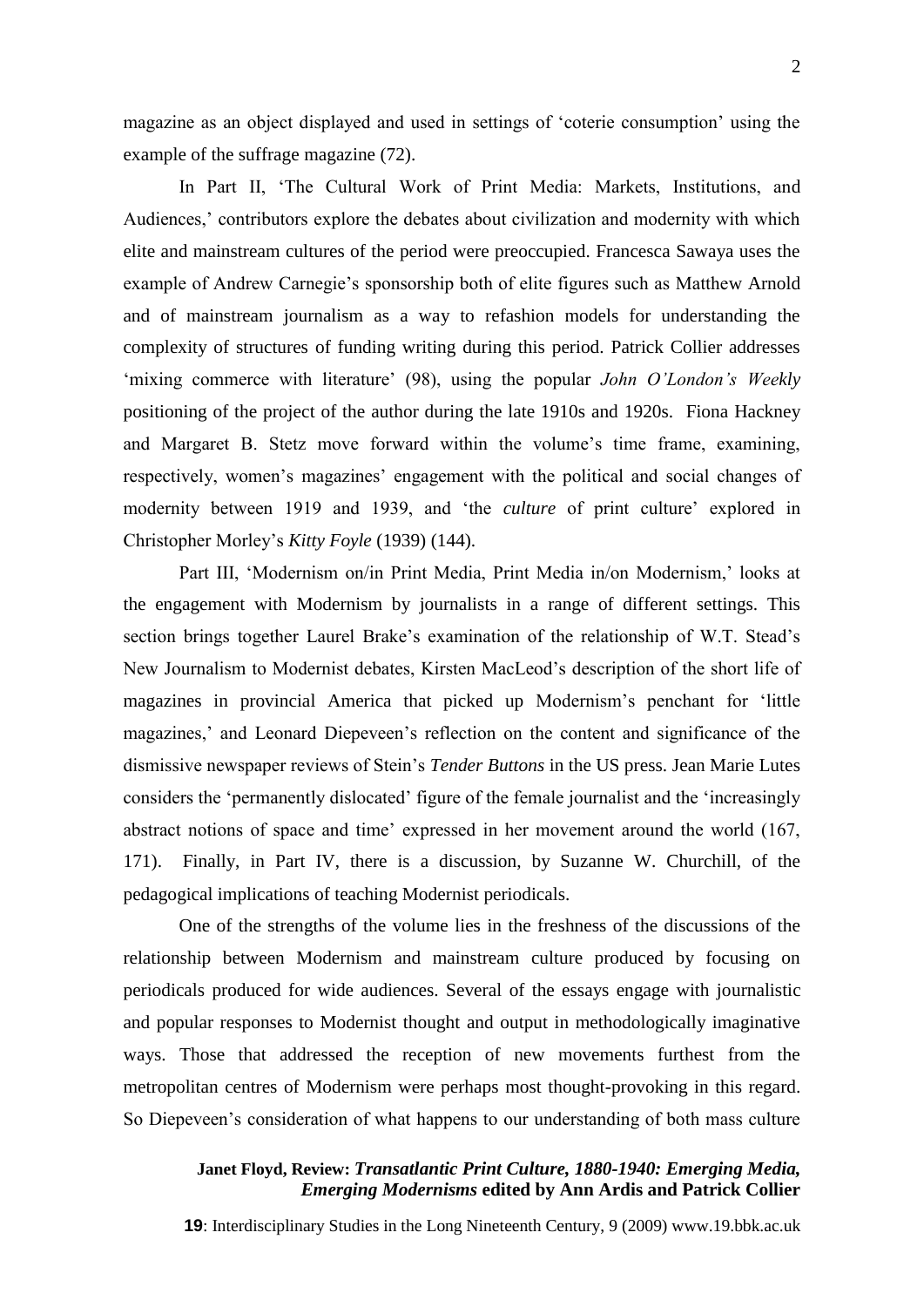and High Modernism when we bring reviews published in mass newspapers into the foreground, was suggestive in its conclusions and in methodological terms; while both MacLeod's and Delap and DiCenzo's essays on the reception of radical magazines far from the metropolitan centre suggested multiple avenues for research.

*Transatlantic Print Culture*, like Mark Hampton and Joel Weiner's recent edited collection of essays, *Anglo-American Media Interactions, 1850-2000* (2007), asserts a common Anglo-American ground of shared technologies, similarly burgeoning audiences and longstanding cultural links, but while Hampton and Weiner's collection has its centre of gravity in the US and in Americanization, here the weight of the volume rests with subjects, publications and scholarship generated in Britain. It would have been interesting and useful to see more contributors draw American subjects – the yellow press, for example – into relevant discussions, and also to find the very pertinent work on print culture produced by such American scholars such as Richard Ohmann and Matthew Schneirov included alongside British scholars' work.

Having said that, Delap and DiCenzo's essay sharpens familiar discussions of Transatlantic feminism by looking at the journeys made in both directions by particular texts, and Sawaya, too, builds a complex context for the charged cultural relations between the US and Britain. If Anglo-American relations were less central to the essays than the title suggested, there was little that engaged with the 'geomodernisms' (to use Laura Doyle and Laura Winkiel's (2005) term) produced by imperialism and globalization. This produced a flavour very much of the turn of the century and earlier, rather than of the period cited in the title. Interestingly, the editors cite as a model Janet Beer and Bridget Bennett's excellent *Special Relationships: Anglo-American Affinities and Antagonisms* (2002), a literary-critical enterprise that focuses on connections between literary texts and the journeys that texts make during the nineteenth century. At the end of the introduction, the editors acknowledge the limits of their 'Atlantic world,' noting the lack of Anglo-Irish 'complications' (8), the whiteness of their volume's preoccupations, the loss to their Transatlantic of Canada and Latin America, all areas that might have both complicated and made clearer the special cultural relationship proposed by the volume.

In the introduction, the editors propose a practice of border crossing, with respect to borders between the nineteenth and twentieth centuries, between nations and between different scholarly disciplines. These are already open borders in many fields that the

## **Janet Floyd, Review:** *Transatlantic Print Culture, 1880-1940: Emerging Media, Emerging Modernisms* **edited by Ann Ardis and Patrick Collier**

**19**: Interdisciplinary Studies in the Long Nineteenth Century, 9 (2009) www.19.bbk.ac.uk